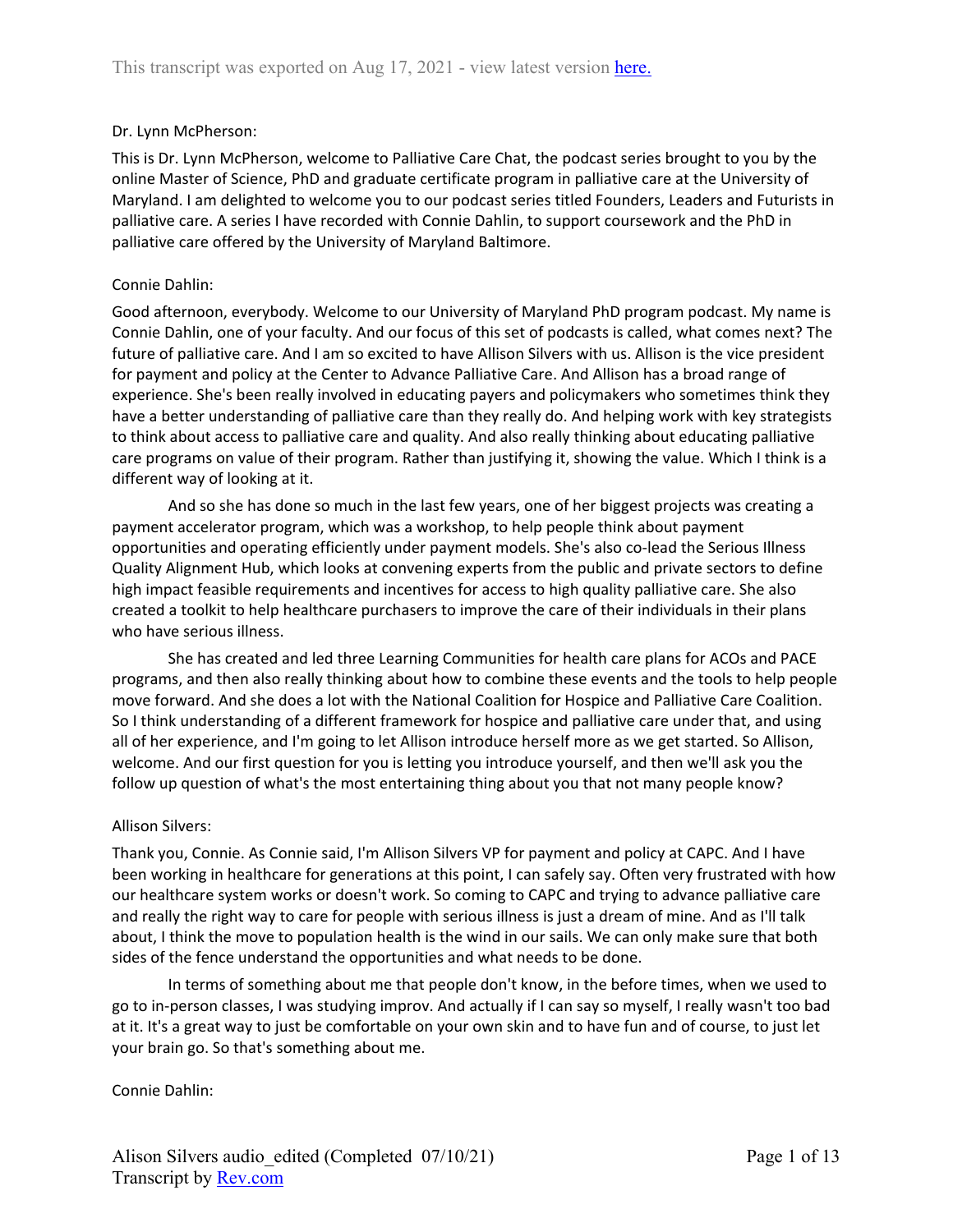## So we'll see you improv during our interview.

Allison Silvers:

Exactly.

## Connie Dahlin:

So you actually have a very interesting view of palliative care and what you've been able to do just, I mean, it's been so much when you think about it's only been five years. I mean, that's a short time for what you've done. So tell us more specifically what you're doing in palliative care and what is it, the joy that it brings to you.

## Allison Silvers:

Yeah. So the way I describe what I do, I call it a three-legged stool because there's three audiences that need to understand value and opportunity and strategies, they all come together. The first as you alluded to, we do a lot educating policymakers, both at the federal and the state level. Federal, yes, a lot of focus on Medicare and what Medicare is paying for, how Medicare is paying, how Medicare puts in the rules of the game are things that CAPC is trying to pay attention to, can we somehow improve the rules of the game so that people with serious illness don't have to suffer as often as they do?

Then payers. As you may know, the world of healthcare, even for Medicare and Medicaid is increasingly in the hands of private payers. Their incentives to improve care for serious illness are just naturally there. So making them understand the value that palliative care can bring to them. And then helping them actually implement different ways to improve care for their seriously ill members.

And lastly, palliative care programs. And we'll probably talk about this a little bit more. But in talking with payers and health plans especially, the field of palliative care hasn't always been the best partner. Hasn't always quite understood how to deliver care, how to be responsive, how to be a good financial partner in a way that perhaps some other parts of the healthcare spectrum have been able to do. So CAPC jumped in and said, "You know what, palliative care? These are teachable skills, we're going to try to get that information out there as well," especially on operating efficiently, billing optimally and creating long-term relationships with the folks who hold the purse strings.

And as you can probably tell, it's nuanced. But all those three audiences come together. And when everybody recognizes the value, knows what to do to get patients with serious illness to palliative care early and then deliver palliative care efficiently and effectively, you've got a much better health system.

# Connie Dahlin:

Can I just ask a follow up question, because you said something very interesting. When you were saying that we haven't played along, what do you mean by that? That we, because we're a newer specialty, we didn't understand that there are some things that people have been doing a long time that we needed to grow up to, or is it that we see ourselves somehow as different and then that is our own enemy? I think that would be a really good explanation, particularly because students who are watching this are leaders and they need to hear you give that distinction.

## Allison Silvers:

So my sense of it is it's not the newness of the specialty, it more is that palliative care views its sources different. And don't forget palliative care, a lot of the folks who are delivering it are coming out of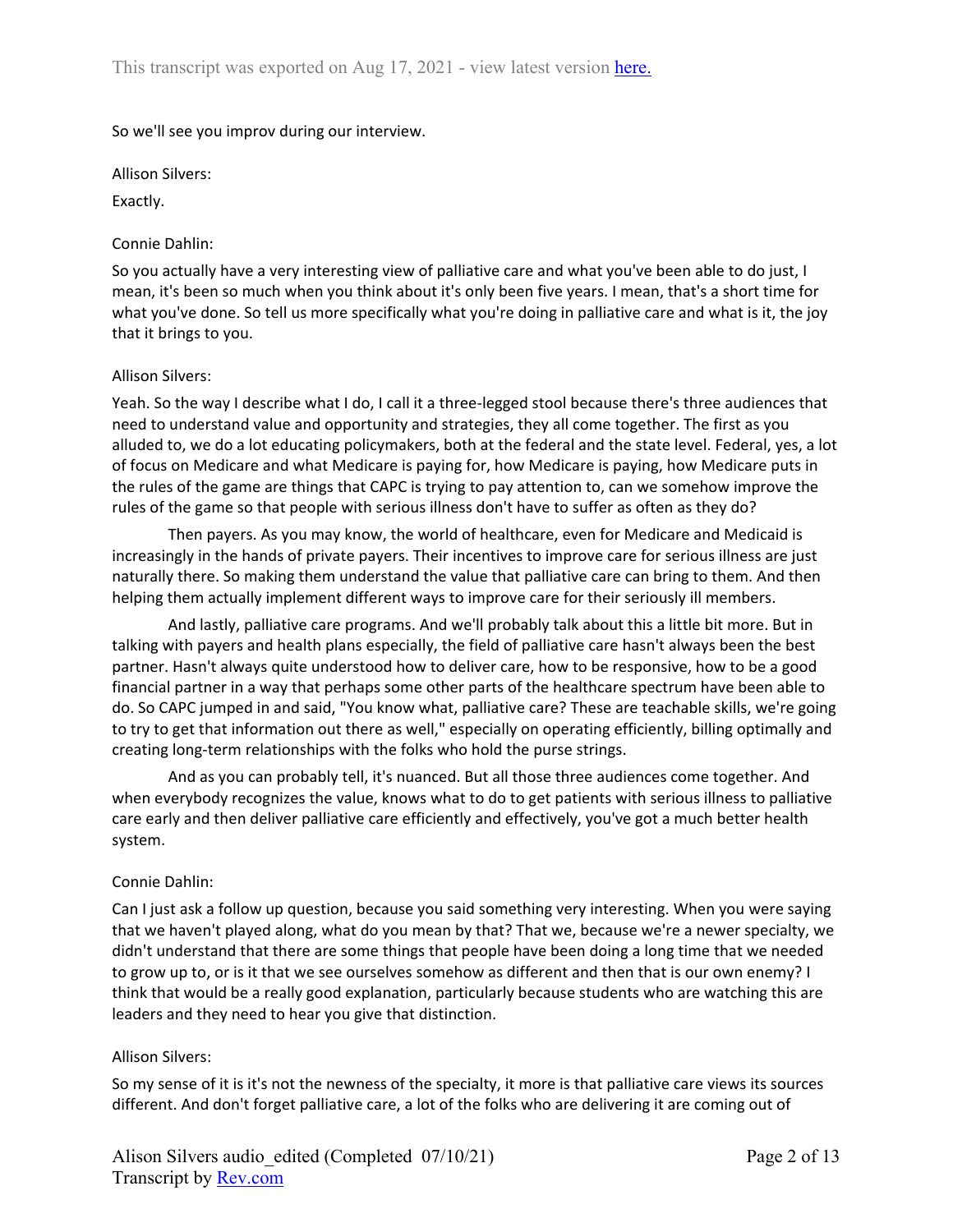hospices. And the Medicare hospice benefit is pretty generous. I know there's people on hospice that would not agree with that, but compared to a lot else is what is being paid for out there, the hospice benefit is really quite generous. And it's a daily rate. So it's constant. And that way of getting paid isn't how other parts of the healthcare system that are having to rationalize who gets what when is probably where palliative care could use additional guidance.

I think it's, again, going from the hospice model to a much thinner payment stream, you can make it work, you could focus more intensive resources on higher needs while you dial down lower needs. You can know when people should be transitioned to different parts of the healthcare system, how to monitor instead of maybe intensively coming in. I've even heard, in hospitals, hospital based palliative care, demand is now exceeding supply which is fantastic. That's a good problem to have, but it is a problem.

So knowing when somebody could come off service, you do your consults, you stabilize them, and then they come off service. So things like that, that's where I think palliative care... It's coming from a great place, we want to help. Of course, you're never going to leave someone in perfect shape, it's just not our population. So you want to jump in and you want to be there for them, and you want to make sure everything's okay. Just to be blunt about it, the resources aren't there for that level of support. So knowing how to use the resources you have to give the support where it can be most impactful.

## Connie Dahlin:

Well, and I think you bring up a couple of things, and I think that this is actually really good for the students to hear. We do hear a lot about the hospice benefit is not enough. And I think many of us who, and I know you would share this, it's been a political quagmire for the last few years, because you don't want to bring it up because you don't want it to be taken away, right? Because you can imagine it would bring up a whole can of worms of how people would interpret it. And yet you are bringing up something that because it is a benefit is guaranteed. Has it kept up with the market? That's a whole other philosophical discussion. But I think what you're also saying is, we should be grateful that in fact, it still exists. And it has that per diem model when a lot of other things have been taken away. And I do think-

Allison Silvers:

Yes.

# Connie Dahlin:

... I agree with you of... And I've been in this field my whole career. Started in hospice [inaudible 00:11:40] so I feel like I can say this is that I do feel like we are in an interesting part business wise, which is why some of these things that you've said are so important. Those of us who were starting this and remember leaving hospice to do palliative care, we did feel like we're special. But I think if we keep thinking that we're special and nobody else can do that, that doesn't necessarily engender a camaraderie of we are in this together. Because I can imagine primary care people think that they have great relationships and do a lot of stuff. We have ED people who do a lot. And so we have to be careful that we don't make ourselves so special that we alienate other people.

## Allison Silvers:

That's a great point. And I don't know if the students might have heard, there's a term called the medical neighborhood. You probably heard of the medical home where there's a particular clinician, that's your guy or your girl and that's who's taking care of you. But in reality, and especially for people with serious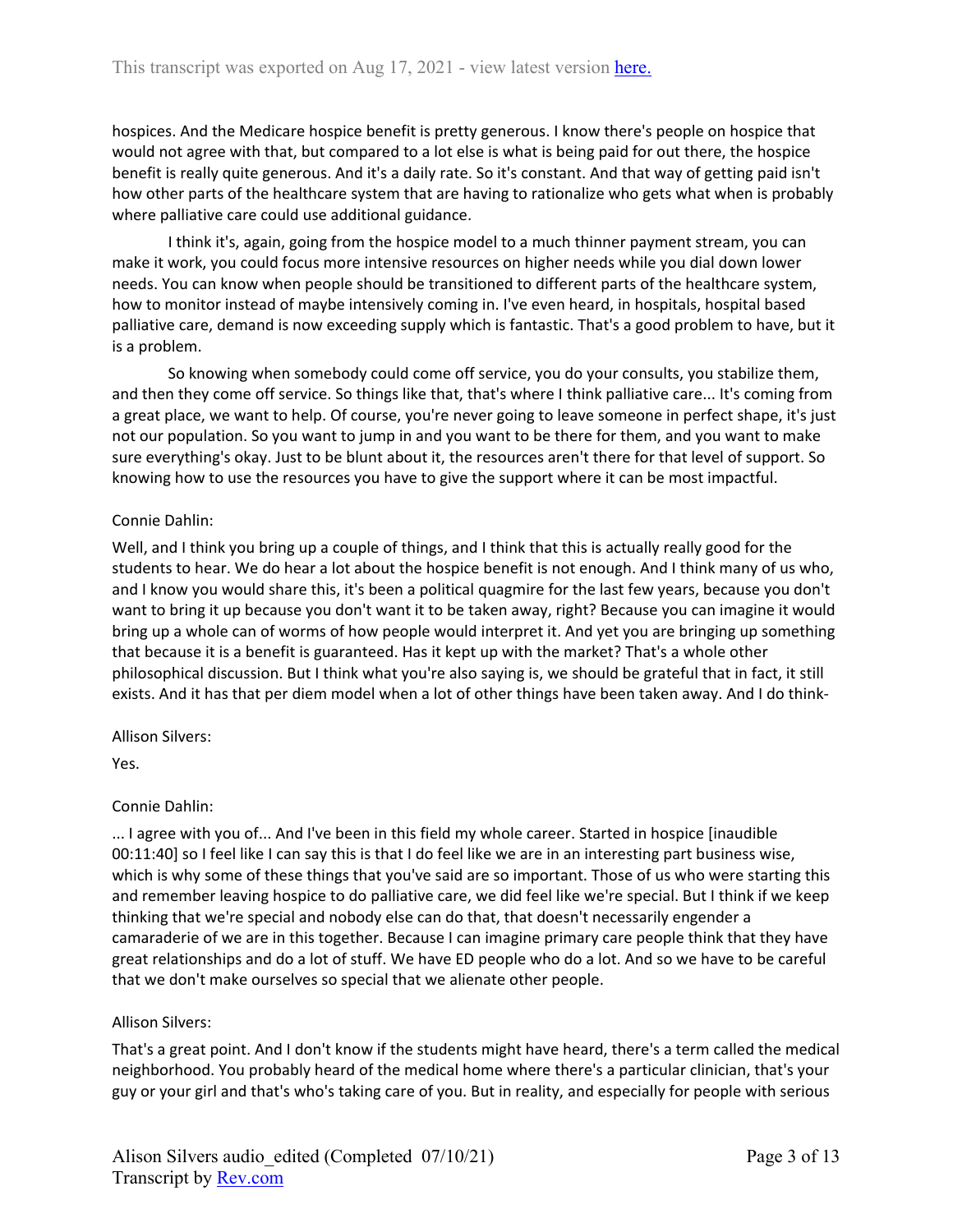illness, it's more like a neighborhood, a medical neighborhood or it takes a village and you've got the baker and the butcher and everything. And that's how a lot of other clinicians operate, that we're in this together and we're going to do what we need to do.

Also, very cognizant of the resource constraints. Obviously that varies market to market and provider to provider. But being cognizant of those resource constraints. You probably hear mostly in primary care, you've got the 10 minutes, maybe 15, if you're lucky. So what can you do? And then, of course, other team members and other folks in the medical neighborhood chip in to make sure that patients and families get what they need, and are they doing a great job? Maybe, maybe not, maybe for some. But the idea of that playing in the sandbox, understanding where everybody is coming from and what their constraints are. And I'm not saying palliative care doesn't do that, I just think, again, back to the hospice benefit, it's a richer way to look at things than others might be coming from.

## Connie Dahlin:

So it sounds like some of your joys also is bringing some of this language together and commonality and understanding. Sometimes maybe not being sure where it's going to lead everybody, right?

## Allison Silvers:

Well, right. And actually the other joy is, so back to the three-legged stool. There's also the payers and the ACOs and the population health people. And really educating them about palliative care. And I always talk about that there's a lot of solutions out there, that these folks are being presented with. A lot of tech stuff, an app for this, a new program for that. And I really do think palliative care is really one of the very few that could improve quality of life while reducing unnecessary utilization. And it's got the evidence base, and it really is, again, one of the few where you get both sides of the coin.

So to be able to introduce that to folks who can do something with it and also to be able to explain to them, "And here's what you can do." I get a lot of joy out of that. We just finished, you mentioned the Learning Communities, some 43 Medicare Advantage plans and Medicare ACOs. And just about out of all of them, they may progress on what they were doing to help their members or patients with serious illness. Some to a bigger degree than others, but still, I think just about everybody reported progress, which is exciting.

# Connie Dahlin:

Yeah. So tell us a little bit, because we talked about in the beginning, the concept of population health. Why is that important, do you think in palliative care? And in terms of moving to the future, how does that gain a bigger role?

## Allison Silvers:

Yeah. So I will say for the future, everybody keeps guessing, is value here to stay? Will value accelerate? Is this look at populations something that's going to last or not? I'm very optimistic, maybe because I don't think America has a choice. I know there's a lot of people who wouldn't agree with me. But nonetheless, if you take the view that getting value, which really means ensuring optimal quality in a cost effective way, not wasting resources and making sure that patient experience and patient quality of life is front and center. That's really what population health is trying to achieve. So the opportunity that palliative care offers is pretty apparent, the incentives really are aligned.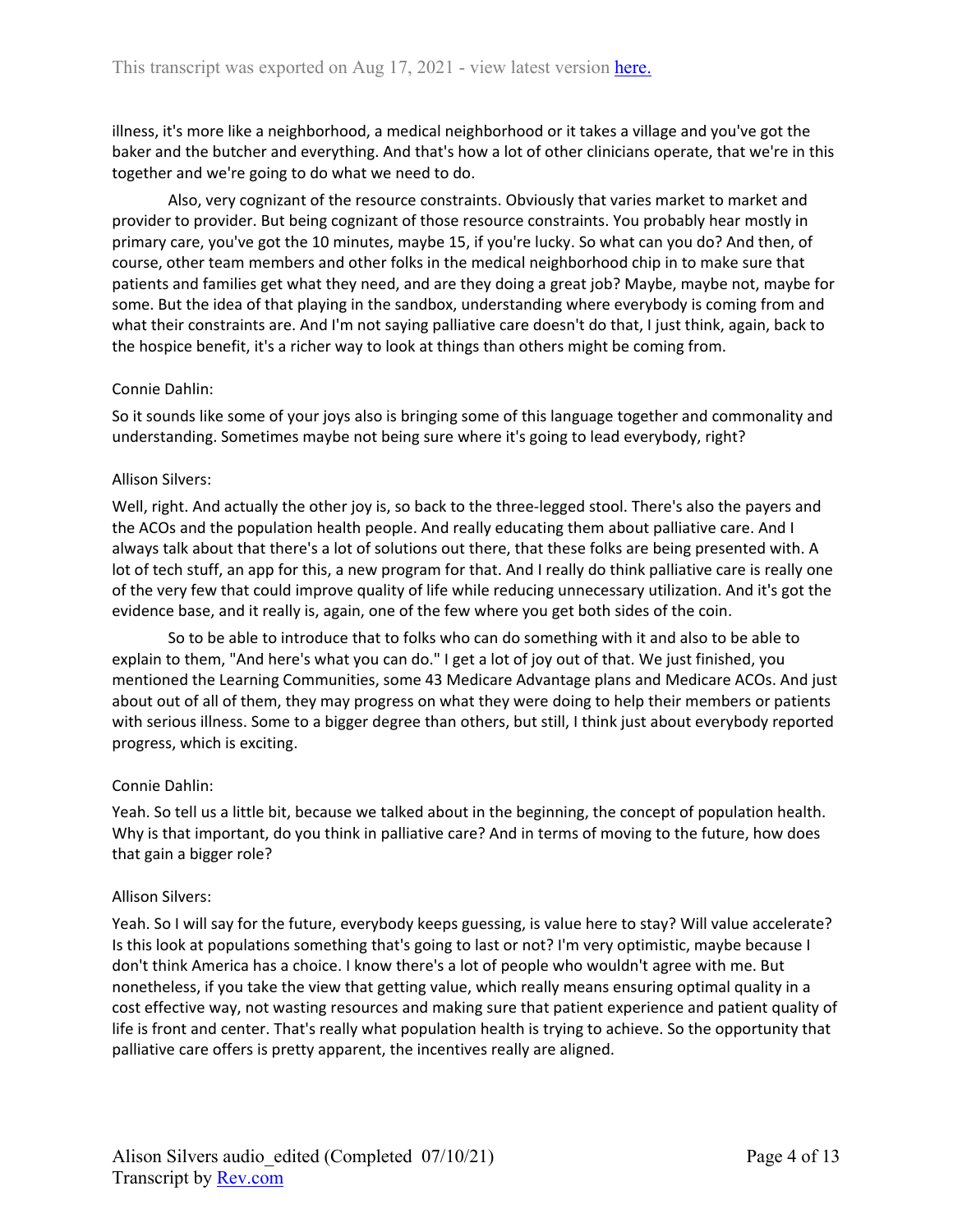I think what could be getting in the way, as I said, all of the other ideas that people in population health roles are facing, I call it solution noise. As a matter of fact, there was... I was going to talk about this about what keeps me up at night. But there was a meeting I was in-

## Connie Dahlin:

You can go there. Feel free to go there.

#### Allison Silvers:

Okay. It was several years ago, I was in a meeting with some pretty important leaders in American healthcare. And we were talking about what should be the standards for patient experience. And of course, I brought up that doctors, nurses, all clinicians really should have basic communication skills. Knowing how to understand what a patient values and then how to use that to impact the treatment plan. And by and large, the rest of the room is like, "Well, that's only for people who are dying. All the rest of us, what we really need is a good app so we can schedule appointments. That's what people really want. And that's what will make the good patient experience." And I mean, to be fair, yes, having an easier time scheduling, yes. It's not that something you can dismiss out of hand, but I think what palliative care offers just has so much more of a meaningful role. And I think ultimately, that's really what patients want. When you're sick is when you're interacting with the healthcare system. And when you're sick you need that empathy, you need that opportunity to have it be about you.

So I think people are getting it, it's a lot slower than I would expect. To me the logic of it is like this hammer hitting you over the head and it's not going as fast as I would like. But I'm sorry, I forgot your original question.

Connie Dahlin:

That's okay.

Allison Silvers:

But my point is that there's opportunity there.

Connie Dahlin:

So well, here's the question though Allison, when I think about population health, I wonder... There's two parts to this question. If there's a group that you feel like we haven't done a good job with. And then my second part, though is, given... Well, we're still in the COVID pandemic. But last year things were different. And so palliative care, if you think about population health, COVID got associated with palliative care.

Allison Silvers:

Right.

Connie Dahlin:

So just thinking about two parts of, okay, is their a population we should be doing that? And then what do you think with what's happened as a population health for palliative care COVID?

Allison Silvers: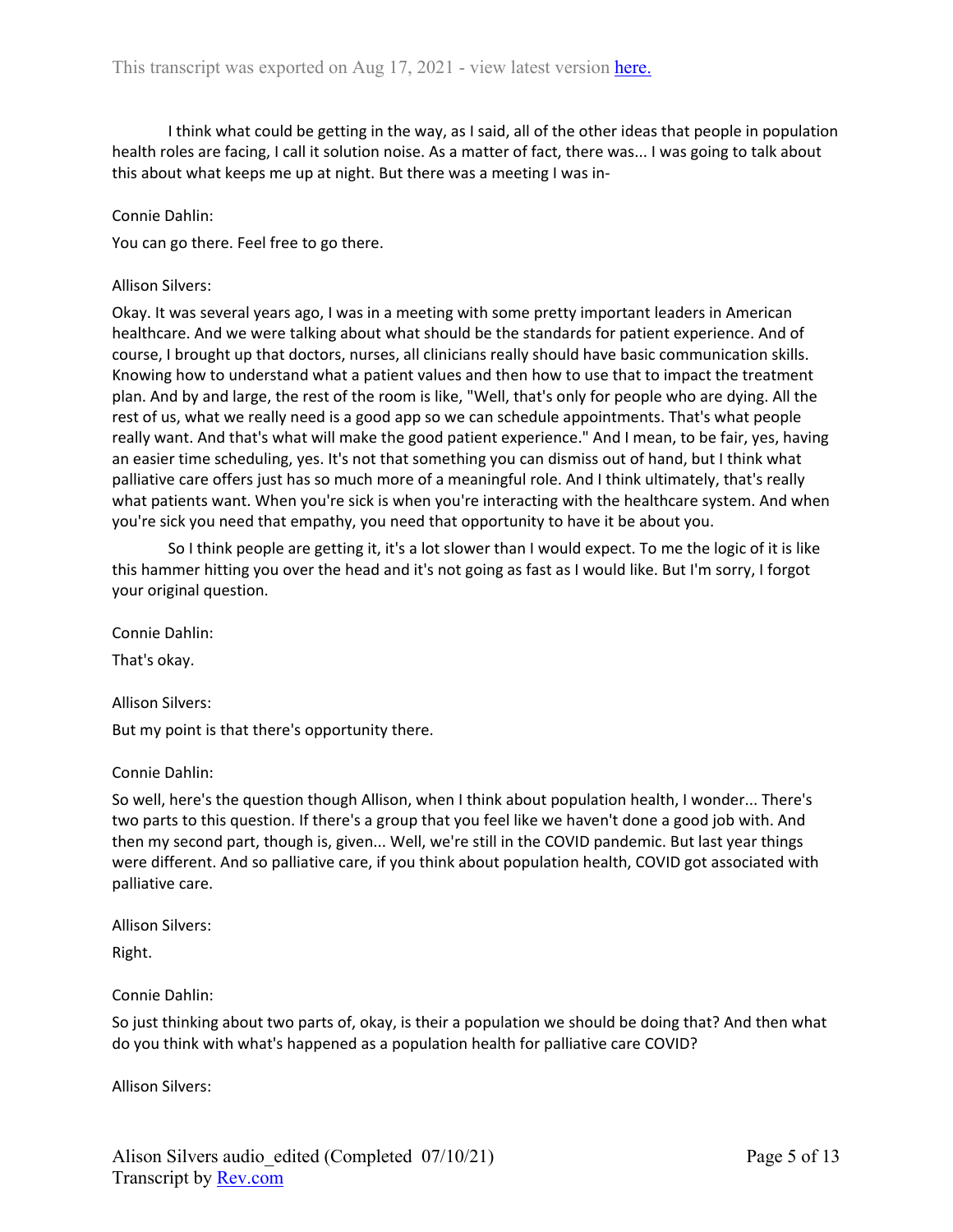Oh, yes. And thank you, I'm glad you're asking that because one of the things that I really would want your students to take away, if you take nothing else from this, take away that population health is really data driven. And what palliative care folks need to do better at embrace and I know this gets very political in organizations, but proactively identifying the population who would most benefit from palliative care. Back to that medical neighborhood, working with your colleagues, working with the oncologists and the cardiologists and the critical care stuff to try to figure out as a systematic way, who are the folks that should be getting palliative care consults, getting admitted into home based palliative care programs, etc. I think that that speaks the language of population health people, that we're going to stratify the population and figure out the language of matching the patient's needs to the services, right service, right time, right place. I think palliative care could be an enormous team player there.

Clinician referral is important and it doesn't always work. Most often what I hear is that you get the referrals too late, you get not always the right patients. So to be able to do it systematically and bring your services to the right patient population on the whole, better than otherwise using data you can also then therefore have a greater impact. And then that could be self-sustaining too.

So with COVID what I was hearing about was the organizations that were are using data, okay, here's the 20,000 people today in this emergency room, who's going to get palliative care? So they implemented just these simple protocols to help the ED staff manage that. And then some places got sophisticated teaching the ED staff, "Okay, here are some basic communication scripts that you can use with patients and our families. And here's the triggers that this might be getting too complicated. And here's when to call palliative care." So it worked pretty well in those intensive surges of COVID. And if we can keep that up when the situations aren't so dire, I think that would be a win for the field.

Dr. Lynn McPherson:

[inaudible 00:23:29] with a couple of questions?

Allison Silvers:

Of course.

Connie Dahlin:

Sure.

Dr. Lynn McPherson: I know-

Connie Dahlin:

I can see, she's been getting excited. She's trying to figure out that blank.

# Dr. Lynn McPherson:

[crosstalk 00:23:36]. So I must have missed a memo, because this just seems so intuitively obvious to me that the healthcare plan's best interest to see the enormous value that palliative care brings to the table in terms of quality for patients and reducing costs. And I would think that populations of people would be happy to mount a grassroots effort to push for this too. And then when I think about the for-profit community based palliative care companies that are out there, that have developed these algorithms that they run against the healthcare plan's database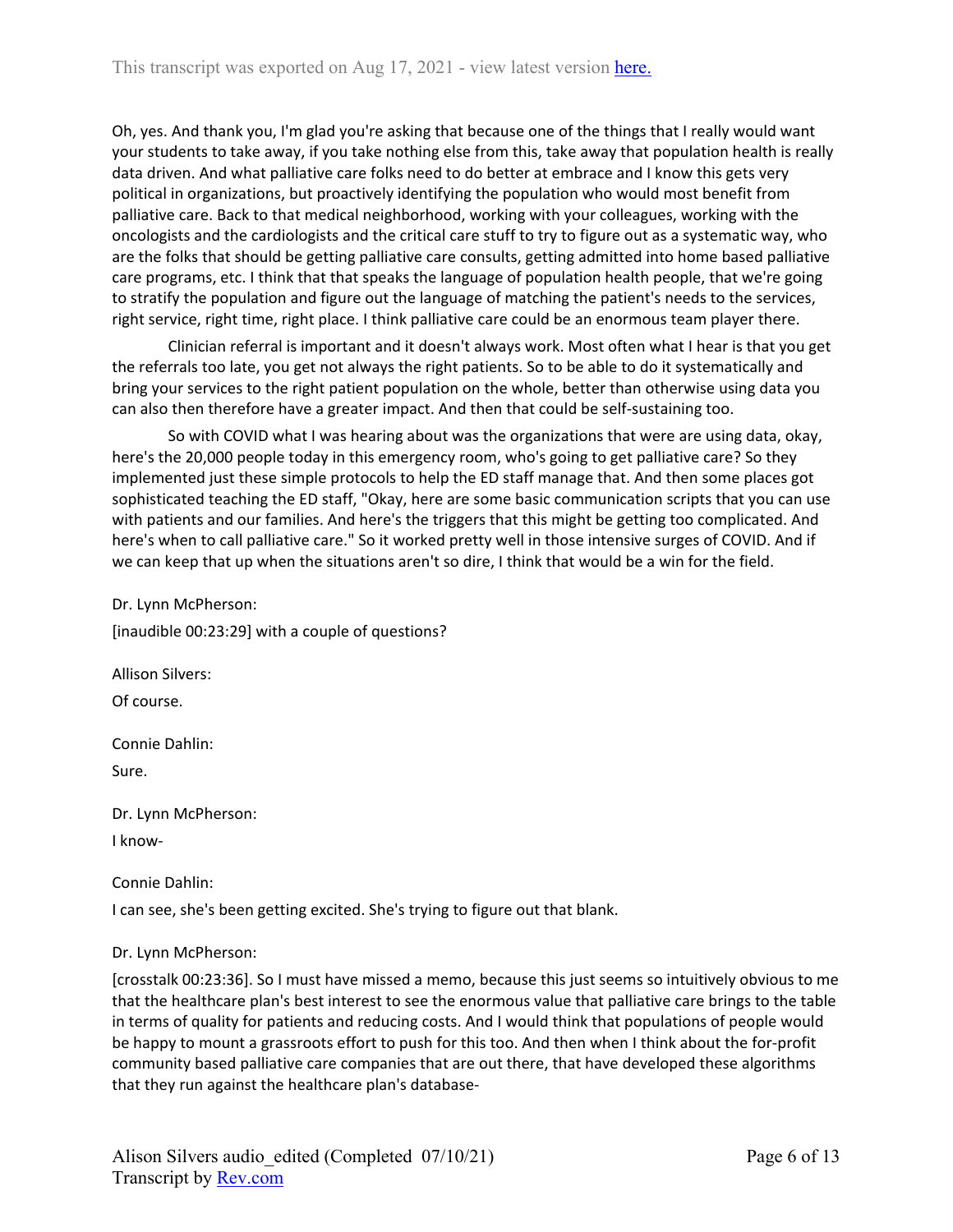Allison Silvers:

Right.

# Dr. Lynn McPherson:

... should we be doing this systemically? I mean, did I miss something here? Why is this just not happening?

# Allison Silvers:

Oh, my God. Mary Lynn, I love where you're going. I always say the same thing. I'm like, "What are we missing? This is so obvious." I will say that when you talk to payers, and where I see the hesitancy is yes, there's published literature and when you said, "Yeah, we know this, better quality, lower cost, done. What's your problem?" There's just skepticism. And back to that concept of solution noise, figure 20 people a day knocking on your door or zooming into your living room saying the same thing, "We know exactly how to increase quality and lower cost. And it's this app or it's this care coordination model." Or, "What you really need is..." I don't know. Again, a scheduling app and everything will be better.

So when all of that comes at you at once and palliative care becomes yet another thing that's saying that, I think it is hard for us to break through and CAPC is trying to figure out how to break away from the pack. The Learning Communities did help, and I think we took organizations through and showed them where they can start.

And then the other thing about the grassroots, I really like that you're going into, if I'm understanding you, going into the idea of the public and maybe public demand. CAPC is working on that as well. As you know we have a public relations issue of being associated with death, and just the association has a public relations problem. So I think that gets complicated too. So I hear you, it should be so straightforward. But there's so much communication and hitting messaging that gets in the way.

The other thing that I'll also mention is there have been a lot of instances where palliative care leaders knock on the door of whatever, their chief population officer or medical director in health plan, whoever it might be, and they'll show the literature. And the response is, "Oh, well, that won't work with our population." Or, "Oh, of course, that worked because it was in Iowa, but that's never going to work in Boston." Things like that. And there are ways to respond to that. My favorite from Shawn Morrison is counter and say, "Okay, fine. They got a 30% savings. What if we cut it down and make our expectations half? What if we improve 15? Are you willing to give this a try?" So there are ways to respond to that. But there is also a lot of skepticism. We in the field know this is almost a magic bullet. Certainly on quality of life. I don't think anybody could debate that. But outside of the field, there is indeed debate about it.

# Dr. Lynn McPherson:

Well, granted, I do suffer from a pretty bad case of everyone's entitled to my opinion. But it sounds like winning the war is going to be one healthcare plan CEO's mother at a time, if you know what I mean.

# Allison Silvers:

And actually some of the early adopters were exactly that. And the time is on our side. So Connie, you were saying when we started, is it because we're an early field? More and more people are just experiencing palliative care and seeing the difference that it makes. And yes, more and more of those people wind up being health plan CEOs or chief medical officers in the health system. So yes, that is helpful.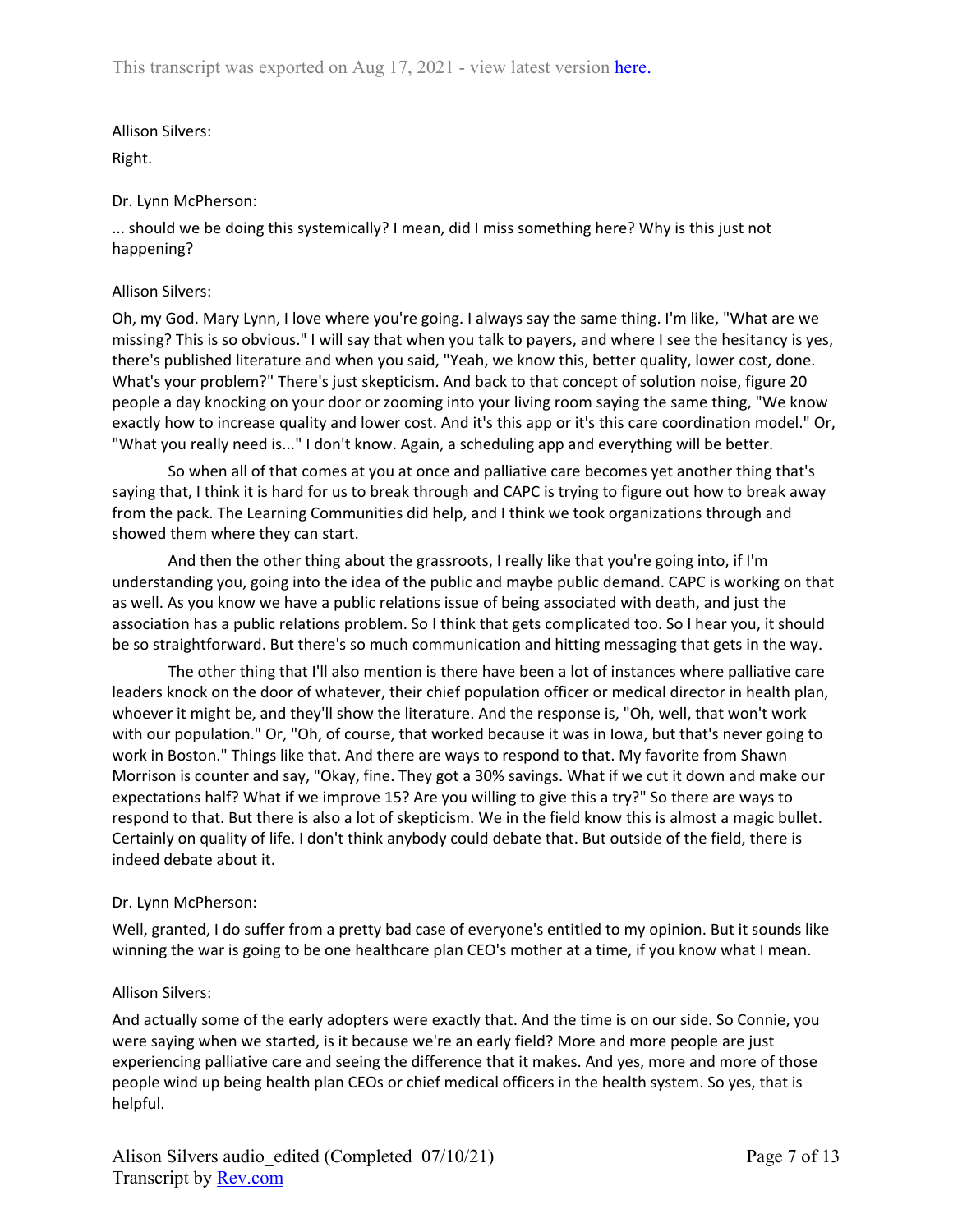But I also think there's things that palliative care leaders can put forward to folks to not only convince them that palliative care is the best thing since sliced bread, but really to give it a try. Let us try with a population, again, back to the data, who are the patients that are keeping you up at night? Is it those oncology patients that are going to the ED too often? All right, let's give a try there. And then let's see what happens and we move from there.

## Connie Dahlin:

I think the other part that it makes me think of is it's not only the CEOs that need to have that. I think all of us as palliative care providers or team members, however we want to say this, we're having these encounters when we try to get our own families involved. And it's not a positive one, right? I think one of the things that I always try to do, for better or for worse is get out of my clinical mode, right? So when I'm going to get that mammogram experiencing as a patient and going, "Oh, my God." Okay, this is what a patient is experiencing. And how much do they tell them. Or you're at the front desk and they're asking you about your insurance. And you're having to explain something. And even, I have a card, I have whatever, but I have to insert the card and they're like, "Well, why didn't you do that sooner?" And I'm thinking, "Man, if I were somebody who didn't feel empowered in this world or didn't have health literacy, I'd just want to shrink back down and leave because I'd be mortified." Right?

Allison Silvers:

Right.

## Connie Dahlin:

And so I think some of this, and it's so interesting because I was [inaudible 00:30:22] app, is that a generational thing? And yet, I don't think so. Because that's about the scheduling. But when you're in the room with the patient, right? Which is when the rubber meets the road, all of us know what it's like. And we want that person to be connecting with you and not paying attention to the computer. We had computers that were called cows, computers on wheels. So first of all we had to stop calling them that because patients got insulted. Because-

Allison Silvers:

Oh.

## Connie Dahlin:

... they thought [inaudible 00:30:50]. And second of all, I made it my... I mean, when I see a patient, I don't have a computer, I have a notepad and I'm connecting, right? So it means sometimes I'm taking the... Sometimes I'm like, "Gosh, I wish I had some other things, but I'm taking these notes so that I am with them." Right? But there's no computer. Now the challenge for me means that when I come out of that room... That's why I love electronic health records, because it prompts me for the things that I went over, right? Because I may not have done them in that order. But I did go over them. And so then I'm with the patient, it takes me longer to chart because I haven't done half the note in the room. But I would much rather have that experience from my own provider, right? Than them paying attention to that.

And that's become true to me when... I still work clinically. And it's a very interesting part. Because I'm covering for the team, I'm in a community that's not well resourced. So when I'm on, I'm by myself. And I went in to see a patient and she's in her 80s and she has a husband who's demented,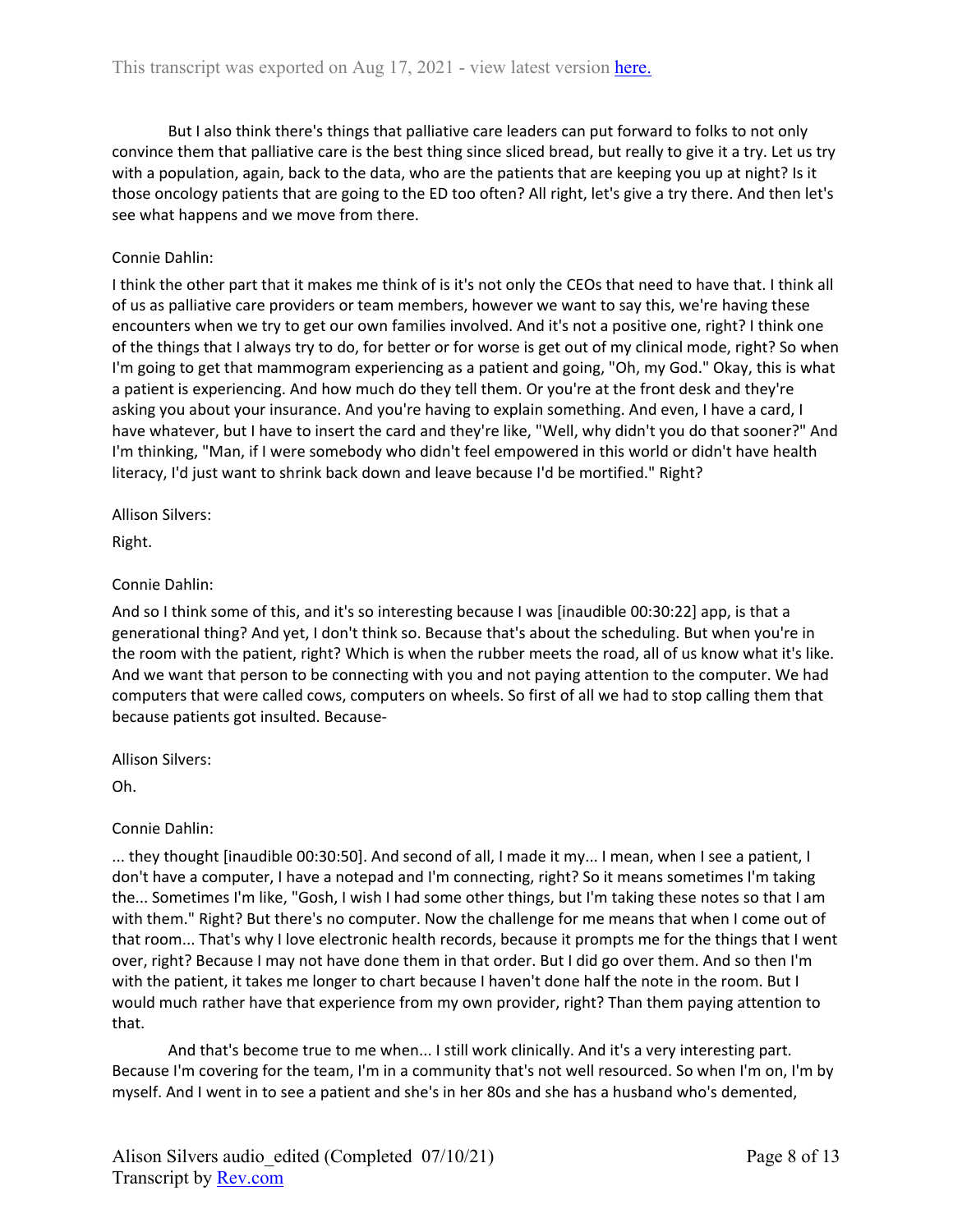who's caring for her and there's family members and just lovely, right? And they're trying to be nice for him. And at one point, she said, "Okay, dearie, you go with the girls and I'm just going to talk." And when they left the room, and I was sitting there and I had just in order... She started crying. And she said, "Thank you for just sitting with me. Nobody's asked me those questions." Breaking my heart, right? Because I'm sitting there thinking in my mind, "I'm a fraud. I haven't done anything." Right? I haven't fixed that. But it was so clear that her experience was we were treating her as an object-

## Allison Silvers:

Right.

# Connie Dahlin:

... and not as a person. And so that's the part that I think of when all is said and done, and when you think about populations, to each of our encounter and I'm thinking about culturally competent care, whatever, that we are present. And how do we really sell that experience to some of these payers, right?

# Allison Silvers:

And I think the sale is that the system does work for anybody, I keep repeating that. But every day, I'm just like, "Oh, my God, how did we get here?" The system doesn't work for anybody, but the system just is completely inappropriate for people with serious illness. And I think showing the payers exactly where that goes wrong and what palliative care can do to make meaningful improvements really does work.

## Connie Dahlin:

So what keeps you up at night for this work? We are, at this moment palliative care.

# Allison Silvers:

Yeah. So again, I think the pace of change is keeping me exactly Mary Lynn, what you were saying earlier, like, duh. Why is this not everywhere all the time, starting from 20 years ago? So I think that pace of change is frustrating. I'm going to go somewhere which may be a little controversial, but I think the other thing that is starting to worry me is an emphasis on advanced care planning and filling out advanced directives. And let me preface by saying, yes, that's extremely valuable and can make a difference. But I'm starting to see some payers' population organizations focusing on completion of an advanced care plan and completion of advanced directives. And it's measurable. You know you can be successful if you have 100 encounters and 89% of them filled out the post at the end. So I think there's an appeal there. And I think there's an appeal that it's very tangible.

But I'm concerned that that's where the buck would stop. That we've got a population with serious illness, let's make sure they have advanced care plans, let's make sure they have advanced directives and we're done. And I really am trying to be out there, CAPC is trying to be out there as well teaching that it's a musket of interventions that folks need. And advanced care planning could be a valuable piece of it, but there needs to be other things as well.

So I think if your students interact with these population health leaders who are like, "Oh, great, we want advanced care planning," it's a foot in the door, what is it? The camel's nose under the tent, whatever you might call it, but that the work still needs to be done that in addition we're going to find out, let's assess for symptom burden, caregiver burden, areas of distress and let's address that. Not only what happens in the future if I face this distress, but what distress I might be facing at this moment and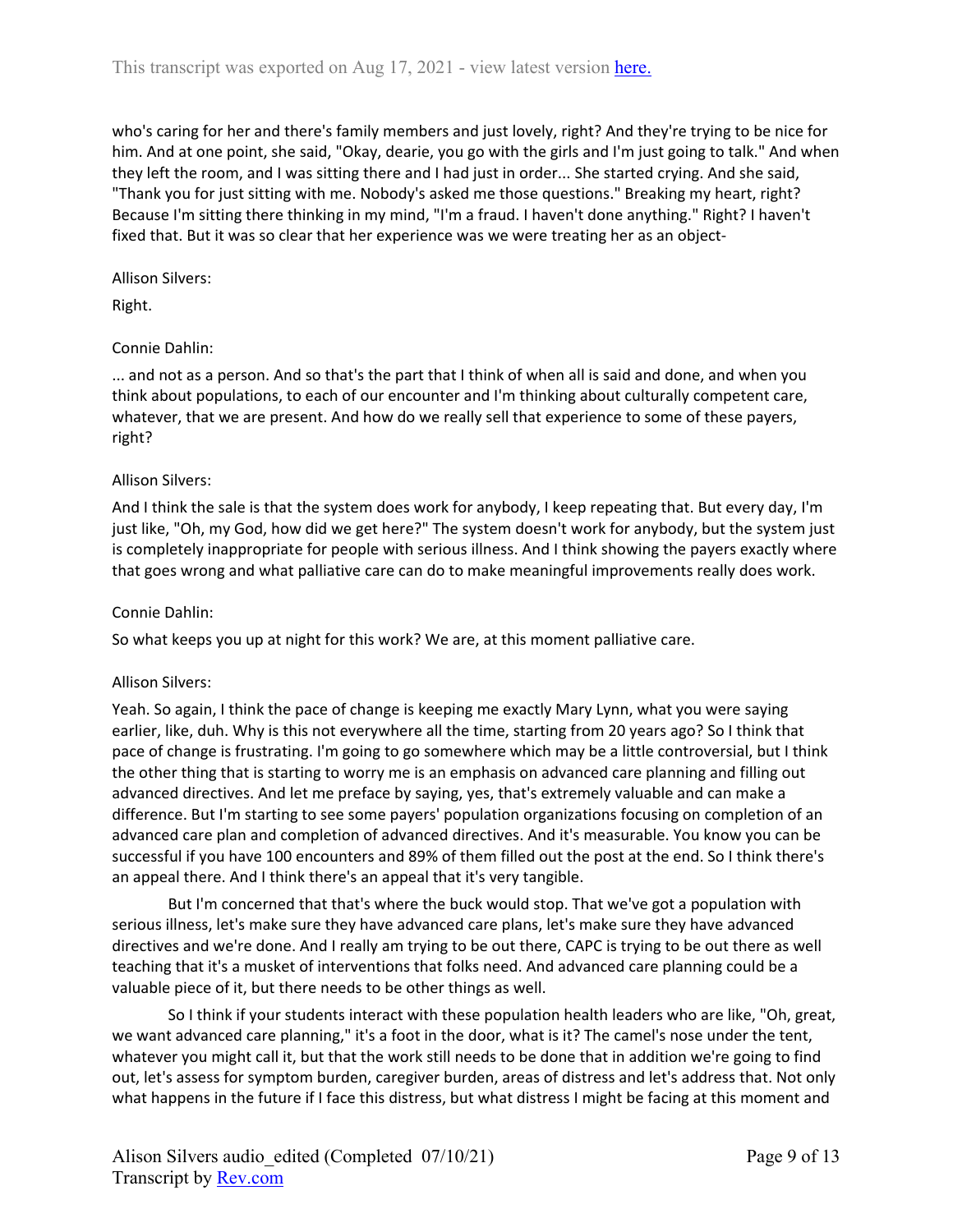how to get that addressed. So that's my improv thing. It's a yes and yes advanced care planning, happy to help, I'm going to dive in. And let me make sure that sources of suffering that are currently present get address.

## Connie Dahlin:

That's great. I mean, I think that's... I think I would agree with you. And I think that's been in my mind also about a little bit about the NCP guidelines, right? It doesn't say an advanced care planning program as a specialty palliative care program, right? That's a component and helping people guide back to that. So what do you think, we have these students who are going to get their PhD in palliative care and we want them to be leaders. So how do we help them guide into the future of the things that we need to make better?

## Allison Silvers:

So I alluded to this earlier and I'll put a little more meat on the bones. And it's the business of running a palliative care program. Being a good partner, as much as I was just saying about making the value case if they push or if they come to you with ACP making sure that you could show value for a broader range of services. But I think the other piece of that is really being able to operate your program efficiently. And I, again, caution controversy. I don't know if this is distasteful, I have an MBA. So that's, I guess, the way I look at the world, but in reality there are limited resources and in reality patient and family needs are just so enormous to what we can really ever hope to help with. So I think the work of palliative care leaders is figuring out how to deploy your team, how to deploy the time and attention that is a limited resource to the right patients at the right time.

I'll tell a story, it was not palliative care, but I ran a community case management program for isolated older adults. And there was a nurse who I heard about from... So somebody had a scheduled visit with another nurse and they came in and one of the other nurses was there making scrambled eggs for the patient. And I'm not saying that making scrambled eggs is wrong and I'm sure the patient was hungry and needed and talk about an expression of love. I mean, there was nothing bad about it, but could that nurse, while she was making scrambled eggs for that patient have maybe used her skills at the top of her license helping somebody else? And those are the choices that palliative care leaders are going to have to make all the time. Maybe not scrambled eggs hopefully there are some boundaries already there, but how do you have an impact on patients and families, but still make sure that you're available to serve the gazillion other patients and families that are there?

Back to being a good partner, when I was saying earlier that payers didn't always see palliative care as playing ball as well as some others, wait lists. So palliative care programs would be like, "Okay, I have a three month wait list. Isn't that great, my program is so popular?" But that means that all those people who can't wait three months are less suffering. So I know this isn't easy, and I know this is a problem that will continually have to be solved, but just I would suggest as a leader, keeping your eye on, I'll call efficiency key. Just making sure that your resources are going where they can have the most good and it does mean dialing it back from where the marginal benefit might not be as high.

## Connie Dahlin:

Well, I mean, it's funny, Allison, knowing you, but also just thinking. So my mind is racing, because I thought you were going to go two places. One is I mean, I think what is seen as the clinical part is only part of it, right? There's a whole support team behind it. And I think in a business frame of making sure that the right people are doing the right job. [crosstalk 00:41:39].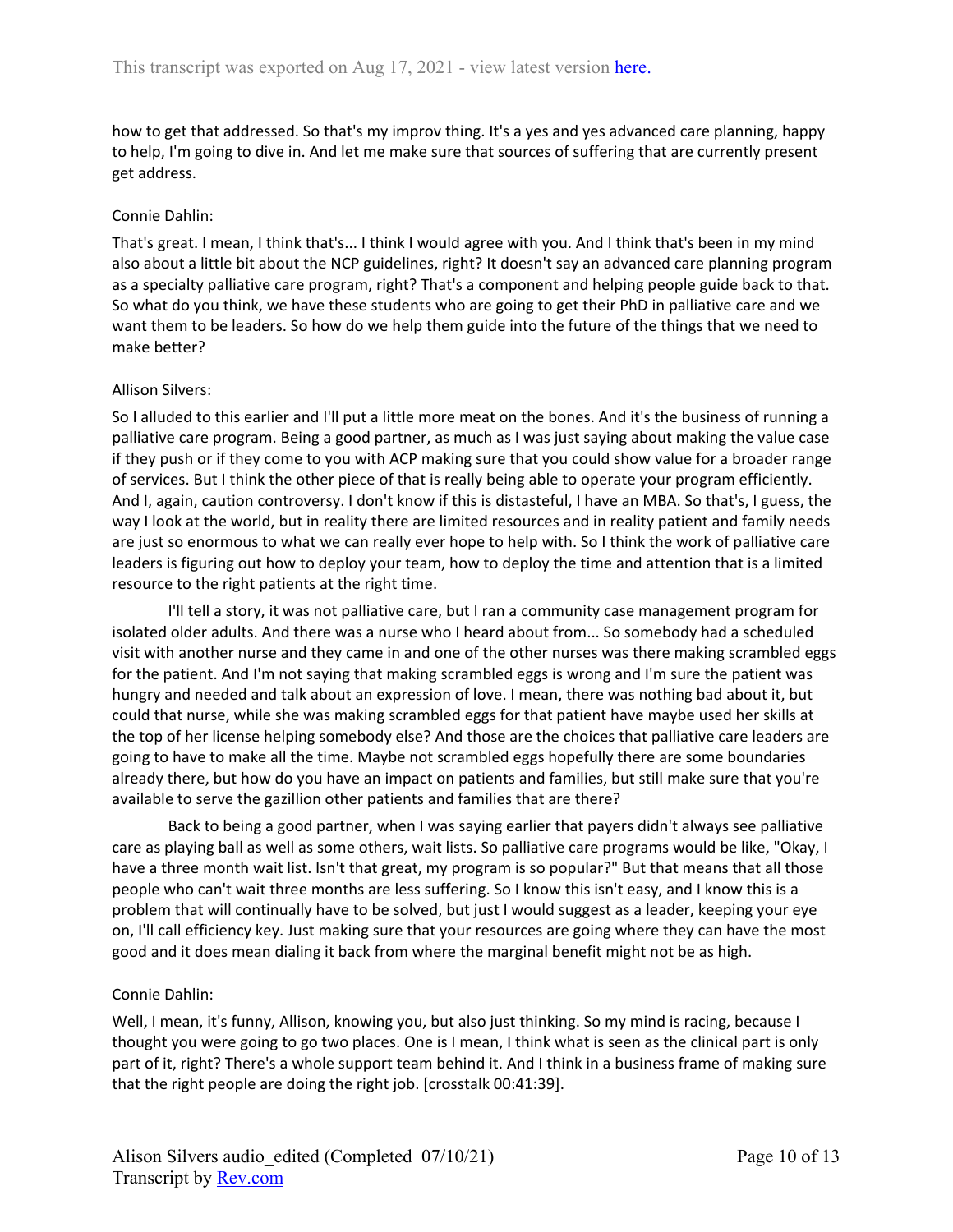## Allison Silvers:

Yes, I left that out. Yes.

## Connie Dahlin:

But to remember that, when I'm seeing that clinical person who's behind me supporting my ability to do that, right? So that has to be structured really well. And I think, you do get into these clinicians who say, "Well, I just want to do it." Well, my feeling is once you do something, once you're setting precedent, and if you haven't talked to your team about it, it's really unfair to them. Because you know once, "Oh, well, you did it for them," right. And the second place, I thought you were going to go, that I thought was interesting is this whole part about we have moved in the sense that none of this work can be only about my compassion, right? Because what you're really speaking to is this financial sustainability that you have to have the dollar sign and the heart next to each other. And well, you said you're an MBA people might go, "Oh..." No, we need that perspective. And it can't just be the clinical part and recognizing all of our parts to come together of creating.

And so I'm just reinterpreting a little bit, because I think you were trying to be gentle, but I think that that's how we've risen, of understanding that we can be the most compassionate, empathetic people, but our program will fail if we don't have that work. And you and I have seen that where you have somebody who started something, never had the support of the hospital, didn't even know who their business person was. Comes up for a budget and the person's like, "We didn't know you existed and you can't show anything." And they're really surprised. And it's like, "Who were you working with?" So I think that that's really important. Lynn, did you have a question about that or were you just taking that in?

# Dr. Lynn McPherson:

I'm taking it in, but my two observations are, I think that we as individual practitioners and palliative care teams as a whole need to continue to strive to show we're not revenue generator so much, we may save money, but the value and the quality aspect. And also to encourage not only people be super well trained here, but towards transdisciplinary extent, so that were not practicing in a siloed environment.

## Allison Silvers:

Right. No, and thank you for mentioning that. Using the team wisely is another core skill of this. And I think in terms of that point about revenue, we're not revenue generating. One, the field has room for improvement there too. I do think on the whole we're leaving money on the table and that's sophistication that maybe will come in time, but if we could expedite that, that would help.

But the only thing about that, I'll name it, it's unfair. A cardiologist doesn't have to worry about proving their value. Forget about orthopedics. But most of healthcare doesn't have to worry about proving their value and I'm sure palliative care folks feel beat up. Why do we always have to prove our value? We're contributing to patient and family quality of life, that should be enough.

But I think too, to be fair because we're not pulling in the revenue, it just means we have to be good financial stewards of the resources that we do have. I started my career in healthcare, it's not on my bio, in transplant. And the money that the transplant program brought in was just astounding. I think we were able to... The excess revenue just really, I don't know, yachts and things like that. And palliative care is not going to do that. And there's no need to, not everybody needs a yacht. But on the other hand, recognizing that because we're not doing that, you also can't have a program that doesn't deliver in volume and outcomes.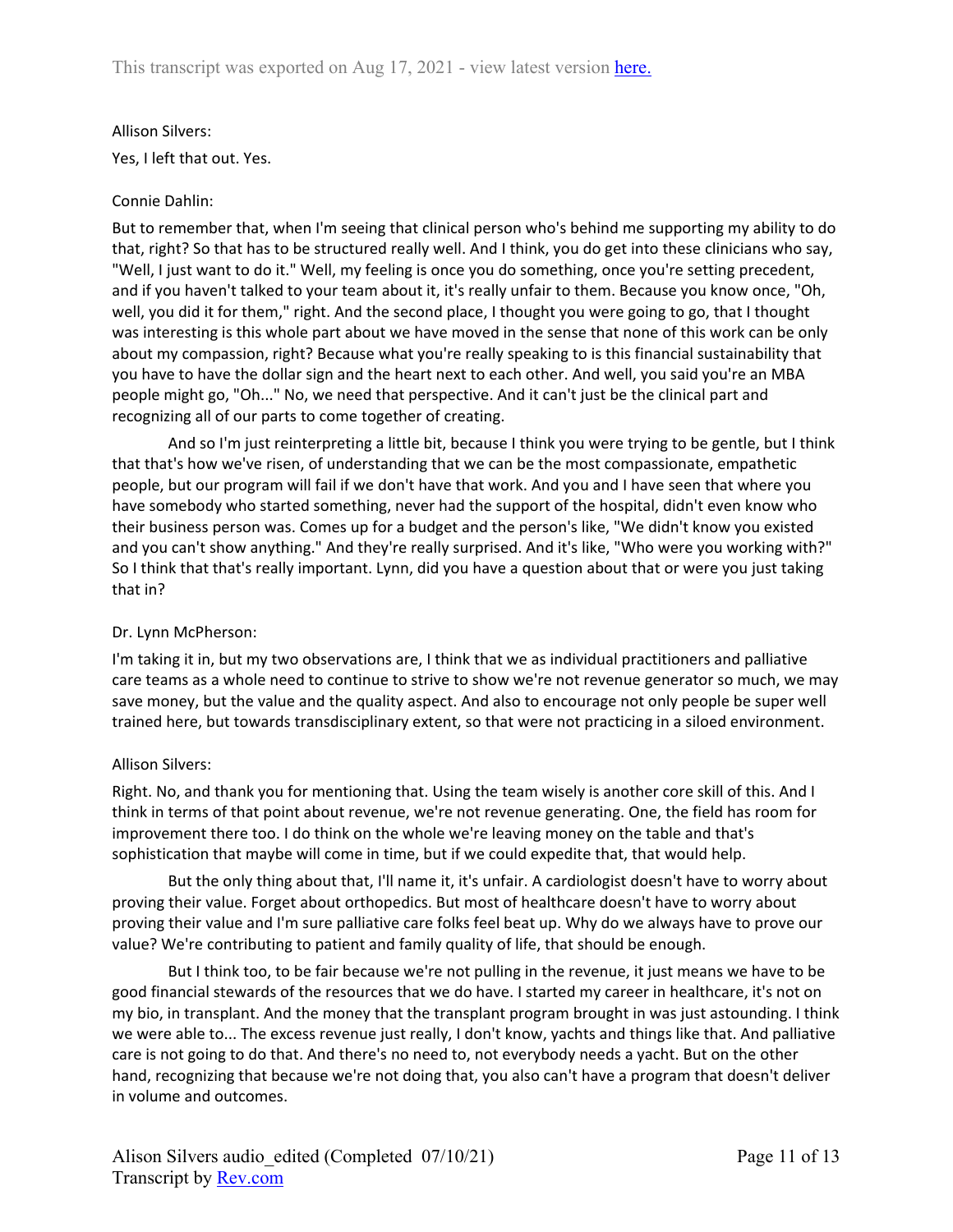## Connie Dahlin:

Yeah. So our last question is... So we're going to have, again, these future leaders who are doing this PhD. What advice do you have for them starting out in palliative care and their career maybe or are starting a new career?

## Allison Silvers:

Yeah. I'm looking at the notes that I prepared. I'll end with this idea about palliative care being a partner to population health. I hope out of this conversation it's pretty apparent that the goals of population health and the goals of palliative care are really exquisitely aligned. So what's needed is to have the confidence and the capabilities to have conversations to point out those alignments. And then as, again, has been pretty apparent from this conversation, delivering a program in a cost effective way that delivers on where that alignment is. I really think PhDs are the leaders of the leaders. So really showing how to make that happen and being successful there would drive success elsewhere.

Dr. Lynn McPherson: We need a Dr. Fauci in palliative care.

Allison Silvers: Yeah. Well, Dr. Meier-

Dr. Lynn McPherson: [crosstalk 00:47:41].

Allison Silvers:

... Dr. Bayuk, we've got them.

Dr. Lynn McPherson:

Yes, we do. We do. Thank you so much.

Connie Dahlin:

Great. Well, thank you, Alison.

Allison Silvers:

Thank you.

Connie Dahlin:

We are really excited for our students to listen to this. Any last minute comments, Lynn?

Dr. Lynn McPherson:

No, I think this was awesome. I think it's almost an uphill battle. I mean, I know as a pharmacist I spent much of my career justifying my existence and it's hard to quantify. Okay, if I recommend stopping a drug, they may feel better and we saved a boatload of money. Is that enough? So I think your points are so well taken. Thank you.